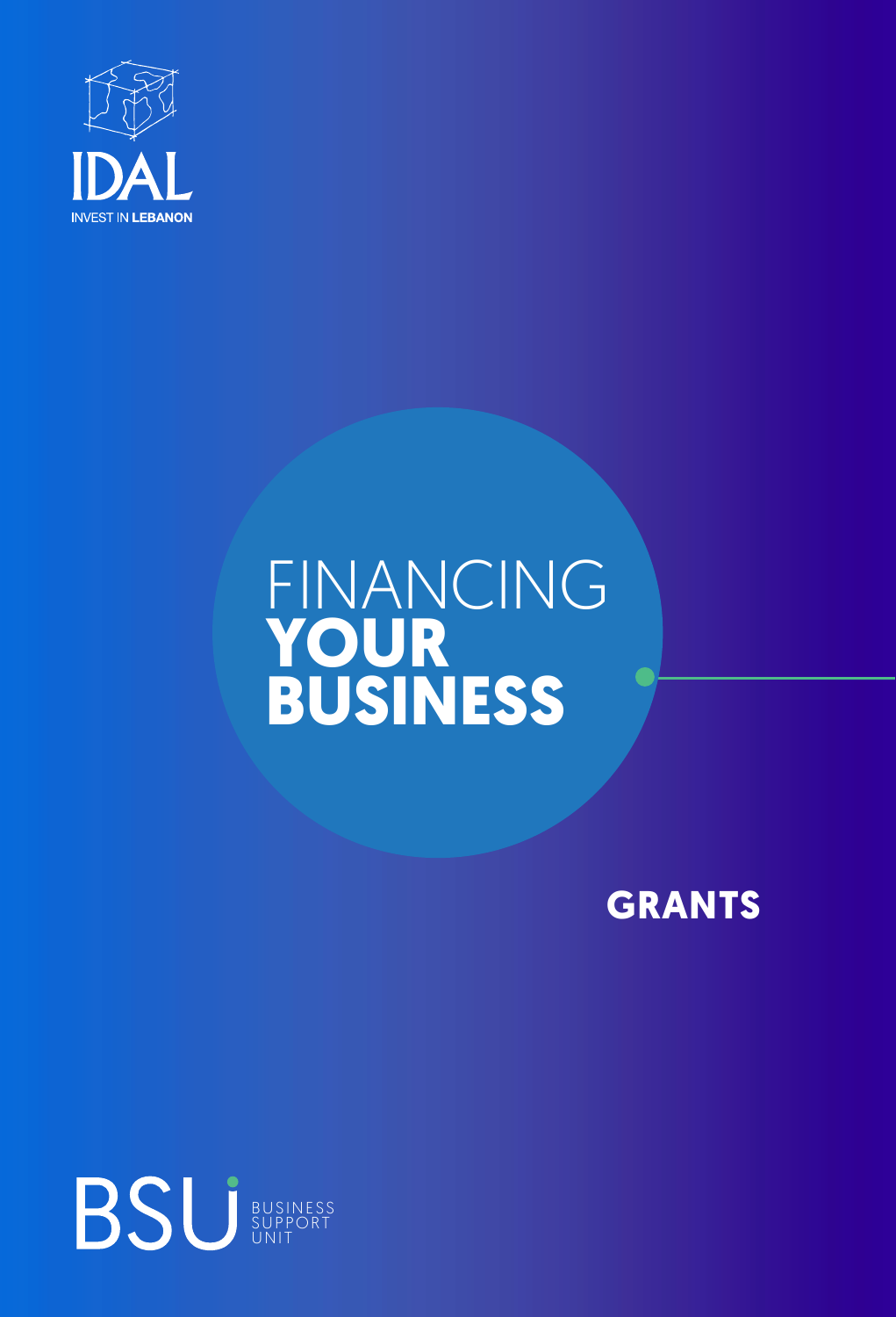SCHEMES  $\bullet$ 

# **GRANTS**

### **CENTER FOR INNOVATION & TECHNOLOGY (CIT):**

#### **THE INNOVATION VOUCHER PROJECT**

The Innovation Voucher is designed to encourage innovation by offering useful resources for SMEs, individual researchers and research institutes to create new products, processes, services and to come up with innovative business models; it will especially answer the needs of small industries that do not have the means to finance their own research and development projects or do not have the experience in collaborating with R&D centers.

CIT will act as a coordination body between the knowledge supply of research institutions and the wishes and demands of local industry, as part of the reinforcement of the private sector competitiveness in Lebanon. The voucher system grants researchers with a valid project up to 10.000 Euros covering some of their costs related to consulting and research, development and related simulation or prototyping.

To learn more about this grant please refer to **[www.cit-lb.org](http://www.cit-lb.org/)**

#### **THE ISME PROGRAMME BY KAFALAT**

Started in 2013, the iSME Programme is a USD 30 million initiative funded by the Government of Lebanon and the World Bank. The Program aims to encourage the equity investment market in order to increase early stage investment finance for financially viable, new, and existing innovative firms in all sectors.

#### **The Program Offers:**

• Startup Concept Development Grants (CDG) of up to \$15,000 for entrepreneurs offering innovative ideas

• Equity co-investment in seed and growth-stage firms alongside another institutional investor as VC funds, holding companies, formal business angel groups and investment banks. To qualify for the equity investment, the entrepreneur needs a commitment from an institutional investor to invest in the firm.

To apply to the iSME Programme you can contact Bassel Aoun, Project Manager, at **Bassel@kafalat.com.lb**, or apply **online**.

For more information about the iSME Programme, please refer to **www.kafalatisme.com.lb**